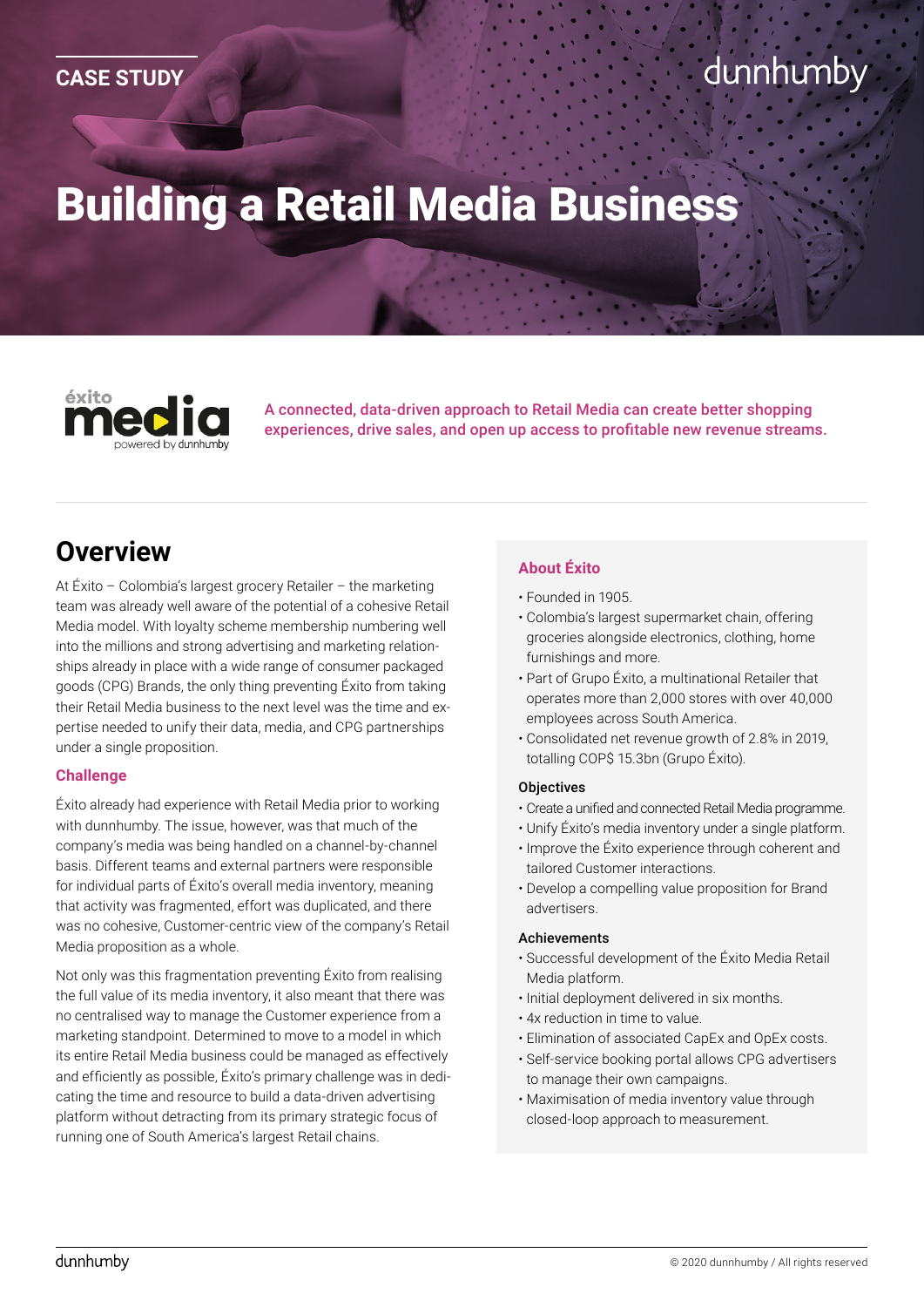## **Solution**

Having worked with Éxito for a decade on Customer Insight programmes – as well as launching its Digital Media offering in 2017 – dunnhumby was already uniquely familiar with the needs of both the Retailer and its Customers.

At the beginning of 2020, Éxito and dunnhumby worked in tandem to design a fully-branded Retail Media proposition that would combine Customer data, cross-channel media inventory and dunnhumby's deep experience of connecting CPG advertisers with grocery Retailers. This proposition would go on to become known as "Éxito Media – Powered by dunnhumby", Latin America's first fully-connected Retail Media platform.



Utilising the full breadth of the Retailer's media inventory, Éxito Media provides CPGs with a range of opportunities to reach Customers wherever they are.

Offering advertisers a wide selection of digital, physical and in-store opportunities, the "sofa to store" offering also allows them to tap into the power of Éxito's loyalty data to develop relevant and personalised campaigns that create better Customer experiences while also helping Brands communicate with specific, high-intent audiences.

*"The Éxito brand is incredibly well regarded in Colombia, and we wanted to ensure that the media platform we were building took advantage of that. Part of our role is in helping Éxito, CPGs and Customers to become more connected, and we agreed the Éxito Media name because it provides advertisers with an instant appreciation of what they are going to get; a trusted brand, enormous market share, and a way to reach Customers across every aspect of their daily lives."*

> — Andrés Hernández Country Manager Columbia dunnhumby